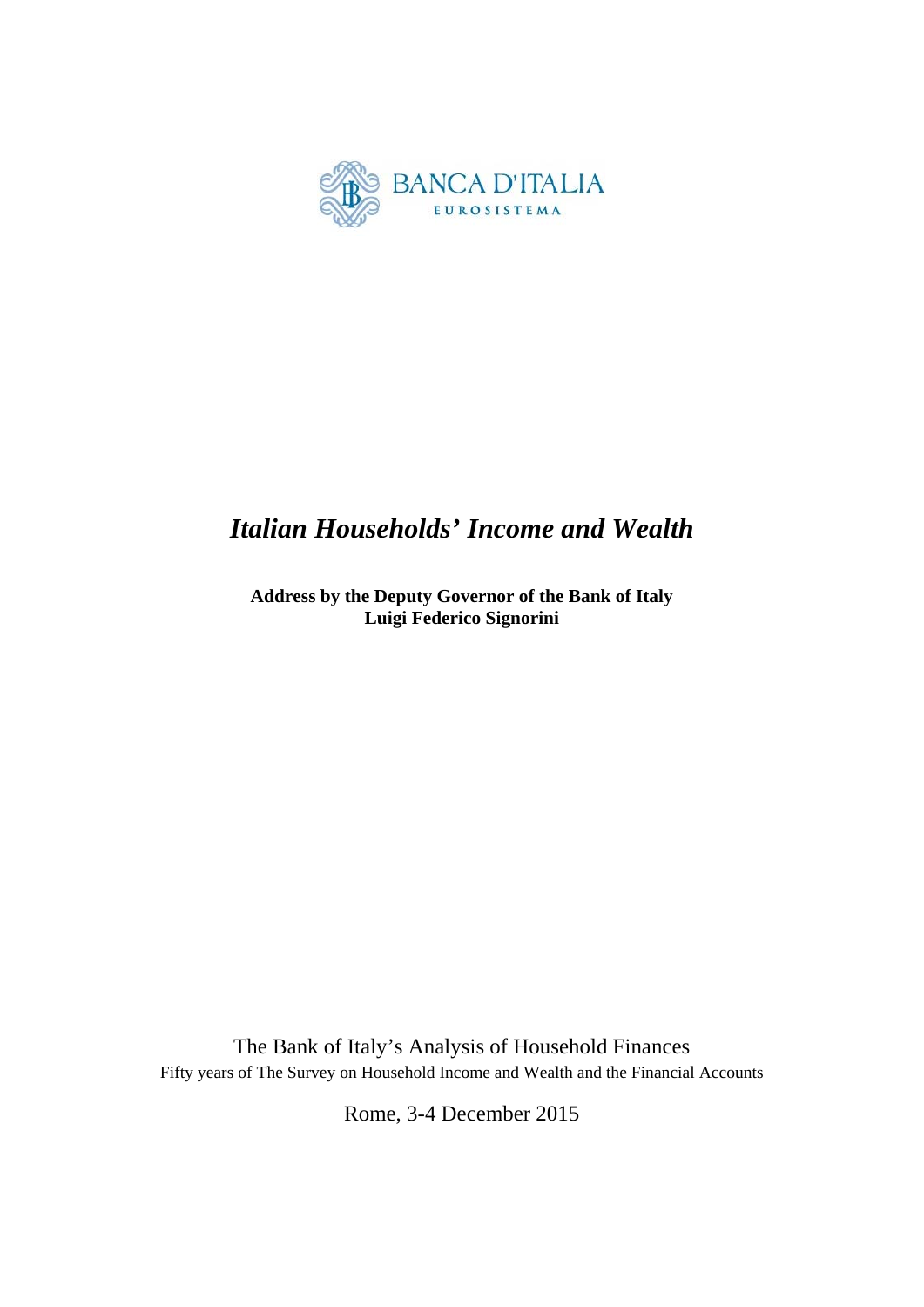#### **1. Introduction**

I am pleased to open this two-day conference on household finances fifty years after the Bank of Italy began to develop systematically the two statistical tools that lend themselves to this type of analysis: the Financial Accounts and the Survey on Household Income and Wealth (SHIW).

Statistics are a constant reference point for research and policy action by the Bank of Italy. Throughout its history, the Bank has not only drawn extensively on data published by Istat and other national and international agencies for many years, but has also been an active producer of statistics, both on banking and finance, and on firms and households.

Italy was among the first countries to join a line of international research launched in the 1950s by Morris Copeland for the United States and carried forward by the Federal Reserve. In its 1964 Annual Report the Bank of Italy presented the first full matrix of the 1963 financial accounts, consisting of a dual-entry table demonstrating, item by item, the financial flows between the sectors listed in the rows and columns. Since then the publication has become regular and is today one of the standard tools for financial analysis and policy making.

The Bank's statistical activity did not stop with aggregated data however; from the early 1950s the Bank sought additional micro-level information on companies. At the time only a few aggregate statistics were published by the Italian Association of Joint Stock Companies. The Bank of Italy began to survey the balance sheet items for a group of firms that was eventually enlarged from the initial core of 60 to more than 400. Over time the survey progressively expanded to include data on investments and divestments as well, becoming what is now the Survey on Industrial and Service Firms. It is an important instrument and one that in recent years has made it possible to document firms' restructuring and manufacturing reorganization processes, aspects linked to innovation and productivity, and internationalization strategies.

In the early 1960s the Bank developed another statistical tool that has proved to be fundamental for the analysis of the economic behaviour of Italian households: the survey on household finances. The survey improves our knowledge about the preferences of individuals and the determinants of economic and financial decisions, such as risk aversion and intertemporal preferences. Households' choices are often conditioned by imperfect information or bounded rationality and so the survey allows us to shed light on such issues. In recent years we have devoted much effort to looking more closely into the effects of financial education (or lack of it) and into the role of risk aversion, framing effects and heuristic rules on households' financial choices.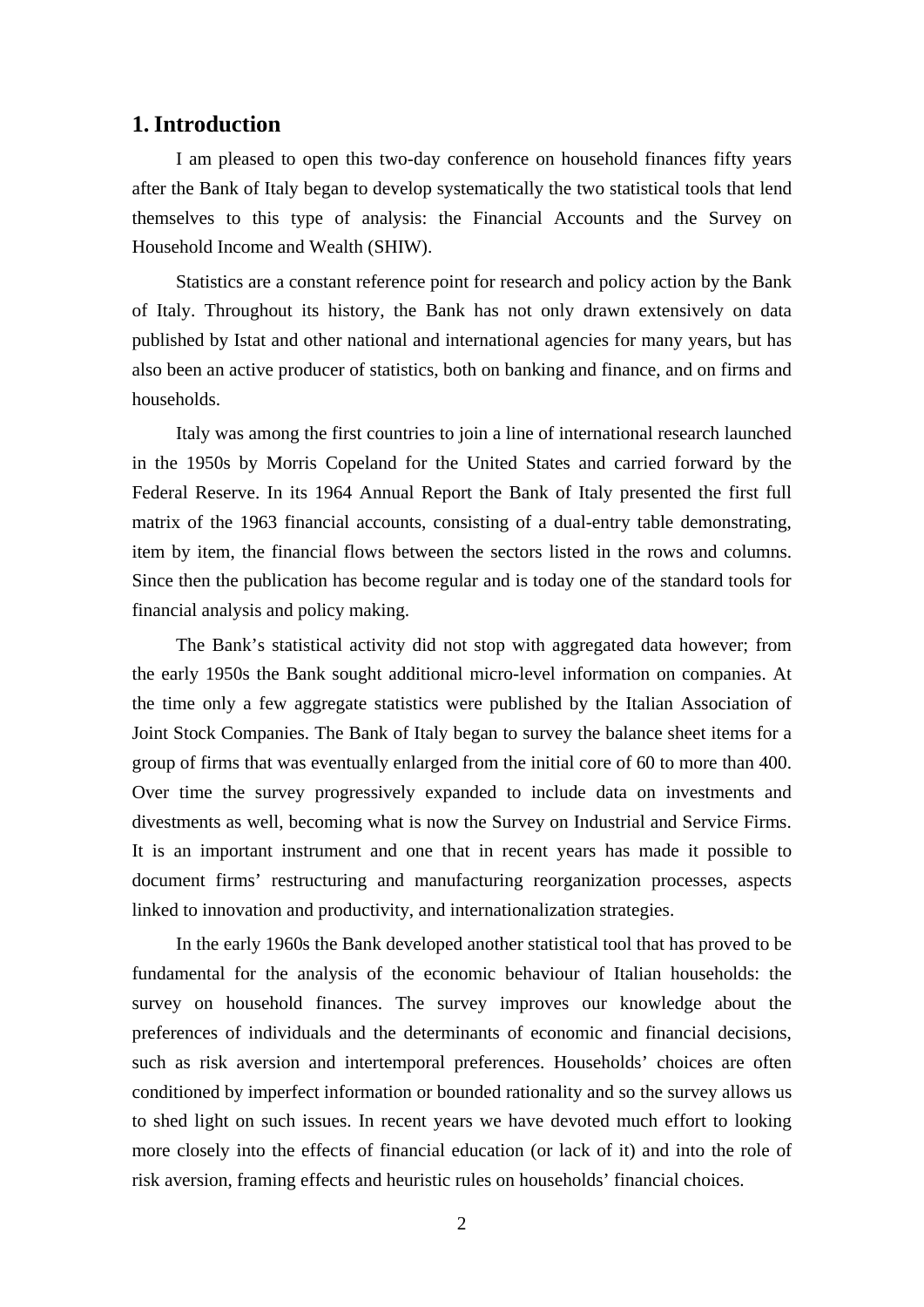### **2. The Survey on Household Income and Wealth**

The oldest survey-based statistics on household income and wealth were produced in the United States and the United Kingdom in the mid-1940s. In Italy the SHIW, developed just a few years later, was the first – and for a long time the only – regular survey on this topic.

By the 1950s, the Bank of Italy had already worked with a private company, Doxa, in conducting surveys on household finances. In a letter dated 12 April 1951, Paolo Baffi provided instructions for a 'survey' to be conducted to verify the intentions of a 'sample' of heads of household, regarding the 'propensity towards certain forms of consumption and investment given a hypothetical sustained increase in income, a sustained decrease in income, and the one-off payment of a sum of money': questions that are still of considerable interest today, as we shall see in the first session of this Conference.

Between 1961 and 1962, the Bank of Italy conducted six pilot surveys on the income, consumption and savings of Italian households, which were not published at the time; they were only commented on briefly in the Statistical Bulletin, published in the summer of 1966, which reported the results of the first official survey conducted in March of the same year. Sample surveys were comparatively unusual at the time in Italy.

The key findings of the first survey were later published in a document entitled *Reddito, risparmio e alcuni consumi delle famiglie italiane* ('Income, savings and some consumables of Italian households').<sup>1</sup> The foreword described the reasons for the research:

The economic importance that households assume in our system, as in most market economies, appears evident when one considers that they directly or indirectly possess almost all the national wealth, collect almost all the national income and currently account for approximately three quarters of the overall domestic demand in Italy. Even from a financial perspective the importance of households is significant, since a substantial share of the financial flows originate from them, and they possess a sizeable share of financial wealth. (…) The economic behaviour of households, in general, and their reaction to stimuli from other sectors, in particular, originate in significant part from the structural characteristics and distribution of perceived income, the propensity to consume

 1 Banca d'Italia, 1966.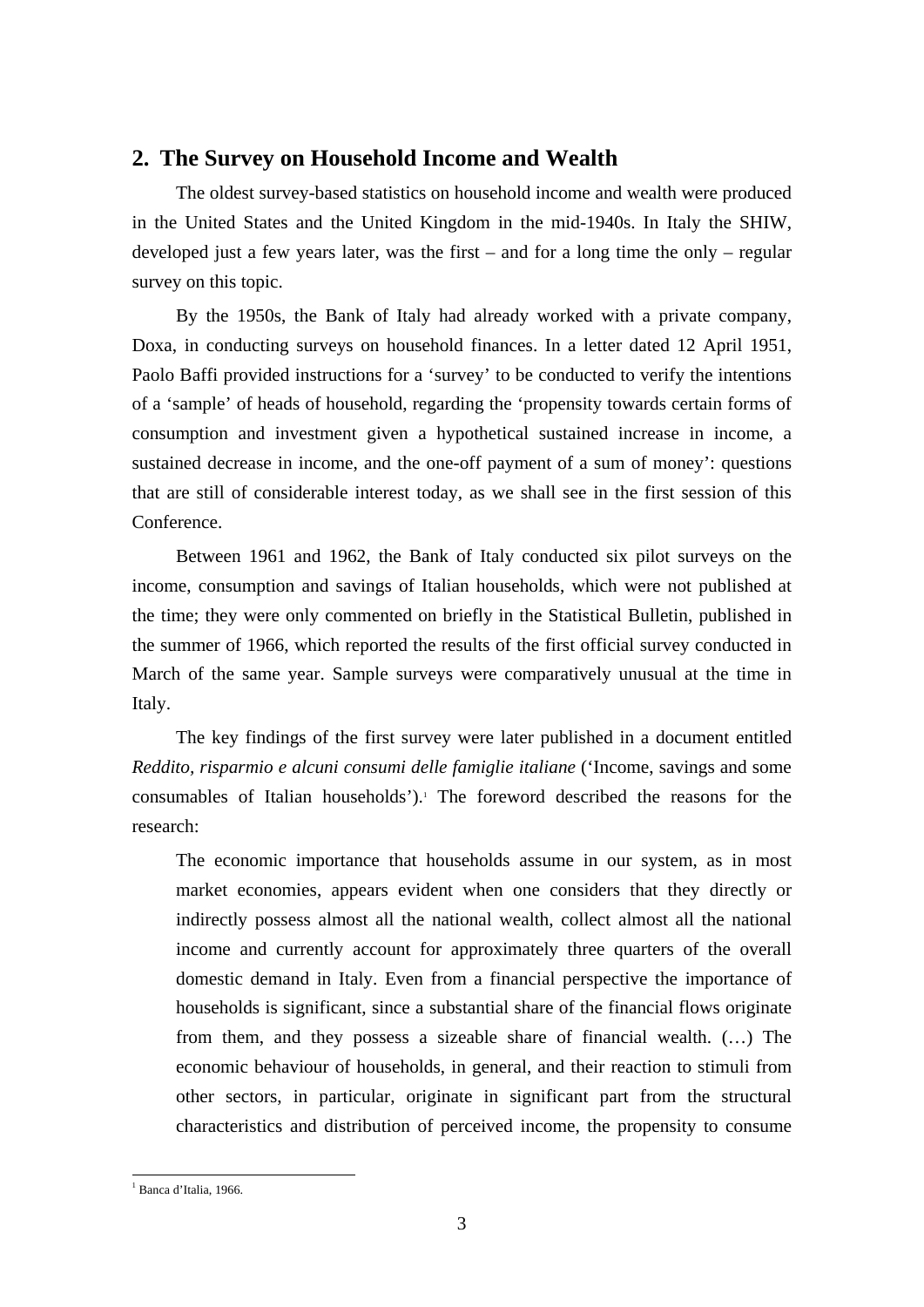and save, the nature and concentration of wealth, and so on. Where collections of such aggregates for the household sector exist, it is possible to measure the key aspects of household behaviour using econometric methods; however, even in this circumstance an understanding of the structures of the behaviour on a microeconomic level could serve to give more validity to the results obtained on an aggregate level, upon which one can base many economic decisions.

The same words could be used today, although half a century of research on the way consumers make decisions and on how to measure individuals' welfare would significantly broaden the definition. The survey has been increasingly used over time to study households' decisions about consumption and saving, the distribution of wealth and more. I will give several examples later on.

In the 1970 Bulletin, reporting the 1968 results, the Bank of Italy deemed it necessary to clarify to the readers the reasons behind the survey, the errors that sample surveys are subject to, the differences in the definition with respect to the national accounts and the difference between the monetary income observed in the survey and the one inferred from the survey.

This research (i.e. the surveys) is a useful integration of the aggregate information inferrable from the official statistics. From the latter it is possible to observe, for example, the overall income produced by the community in a given year, but not how it is allocated among household groups or different individuals according to residence, education level, business activity, age and so on. Moreover, only by using sample surveys is it possible to analyse the correlations between the financial aggregates in the various groups of the population (e.g. savings as a function of income and net worth).

With regard to income, the 1970 Bulletin clarified that the survey results should not be compared with existing aggregate data, but rather complemented them with distributional aspects:

… the aim of this survey is not to provide estimates on household income in addition or in opposition to those already in existence, but to integrate the knowledge already acquired on an aggregate level with other information on the distribution of income among groups of households and individuals, classified on the basis of geographic, demographic, and socio-economic criteria.

While this remains true, the divergence between the results of the 1982 survey and those of the national accounts in terms of percentage change in household income compared with the previous year were significant enough to warrant some rethinking of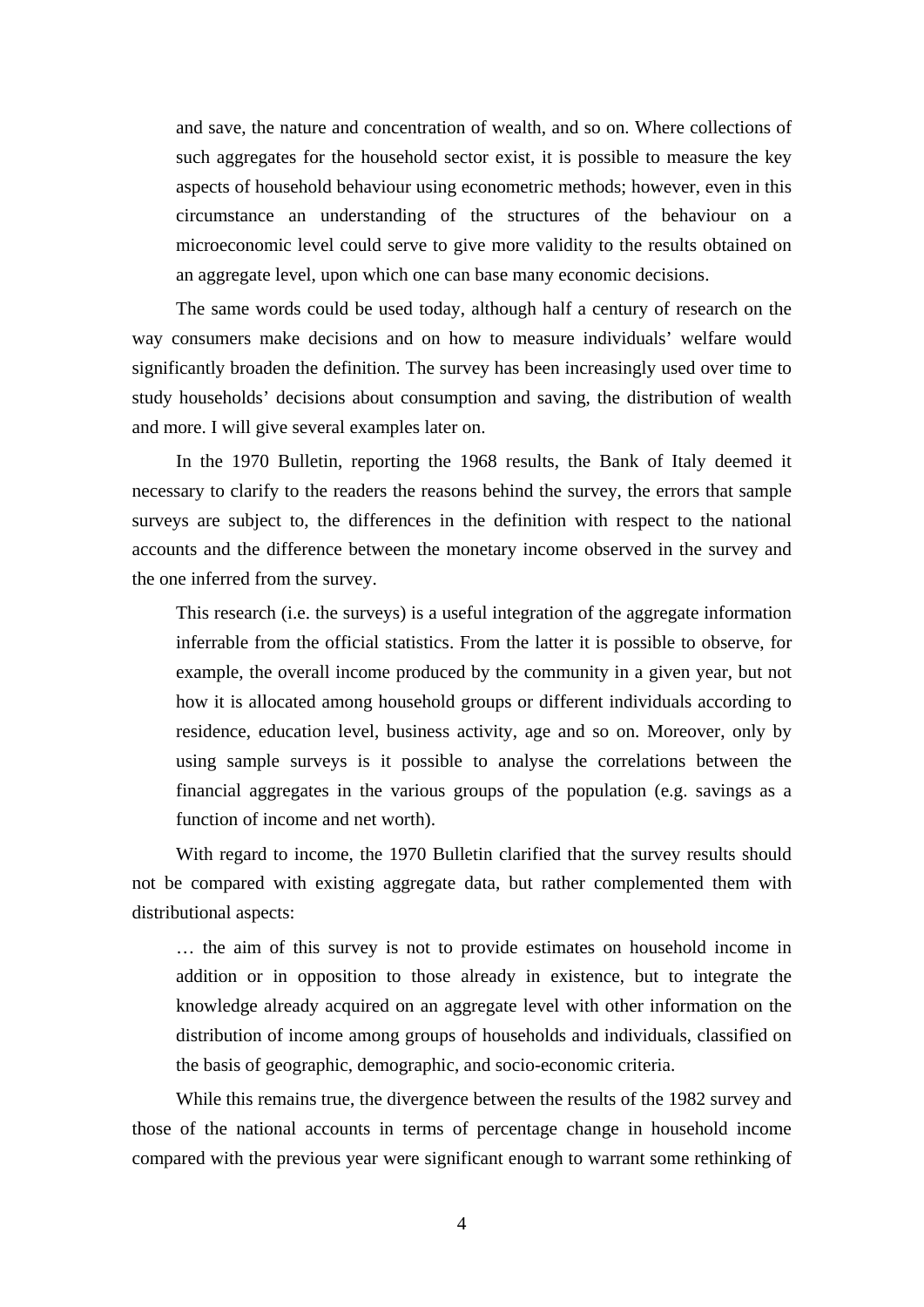the methodology. In February 1985 the Bank's Research Department organised a conference on the SHIW that resulted in a thorough reorganization. The work on this in on-going and I shall come back to this point later.

There have been many innovations aimed at improving the quality of data collection since then. The sample was doubled for the 1986 survey, from 4,000 to 8,000 households, and thanks to the collaboration with Istat the procedure for extracting households was modified so as to use population registry lists instead of electoral rolls, as the latter system – in the absence of correction methods – led to the overestimation of households with several adult members. The survey has been biennial rather than annual since 1987, and a longitudinal survey was started on a part of the sample families, the 'panel', in order to provide a more accurate study of the evolution of certain phenomena over time.

Moreover the surveying process is more carefully monitored nowadays, in order to improve our ability to understand the effects of operational choices on the estimates (non-sampling errors). Information is collected about the interviewers, the length of the interview, and the families that do not take part in the survey. For the last ten years or so, the data have been collected by means of Computer-Assisted Personal Interviewing (CAPI), which makes it possible to improve data quality; many errors and inconsistencies can now be intercepted and immediately resolved with the respondent.

#### **3. Using the survey for policy and research**

Sample surveys are an important tool for policy analysis. Not everyone reacts in the same way to external events or to economic policy measures; information on the entire distribution of phenomena is required to understand the aggregate impact. This becomes even more necessary when measures that target specific population groups are studied.

With the broadening of the range of research and policy issues the number of questions to be asked has steadily increased. In the 1990s the questionnaire was given a modular structure, which placed monographic sections next to the traditional sections on income and assets. These are used to improve the understanding of important aspects such as risk aversion, income expectations, inheritance, financial behaviour and knowledge of finance, or behaviour and opinions on the subjects of "civicness", tax evasion and corruption.

The SHIW has covered many important and topical issues over the years. Let me give just one example. In the last few days the thresholds for the use of cash have been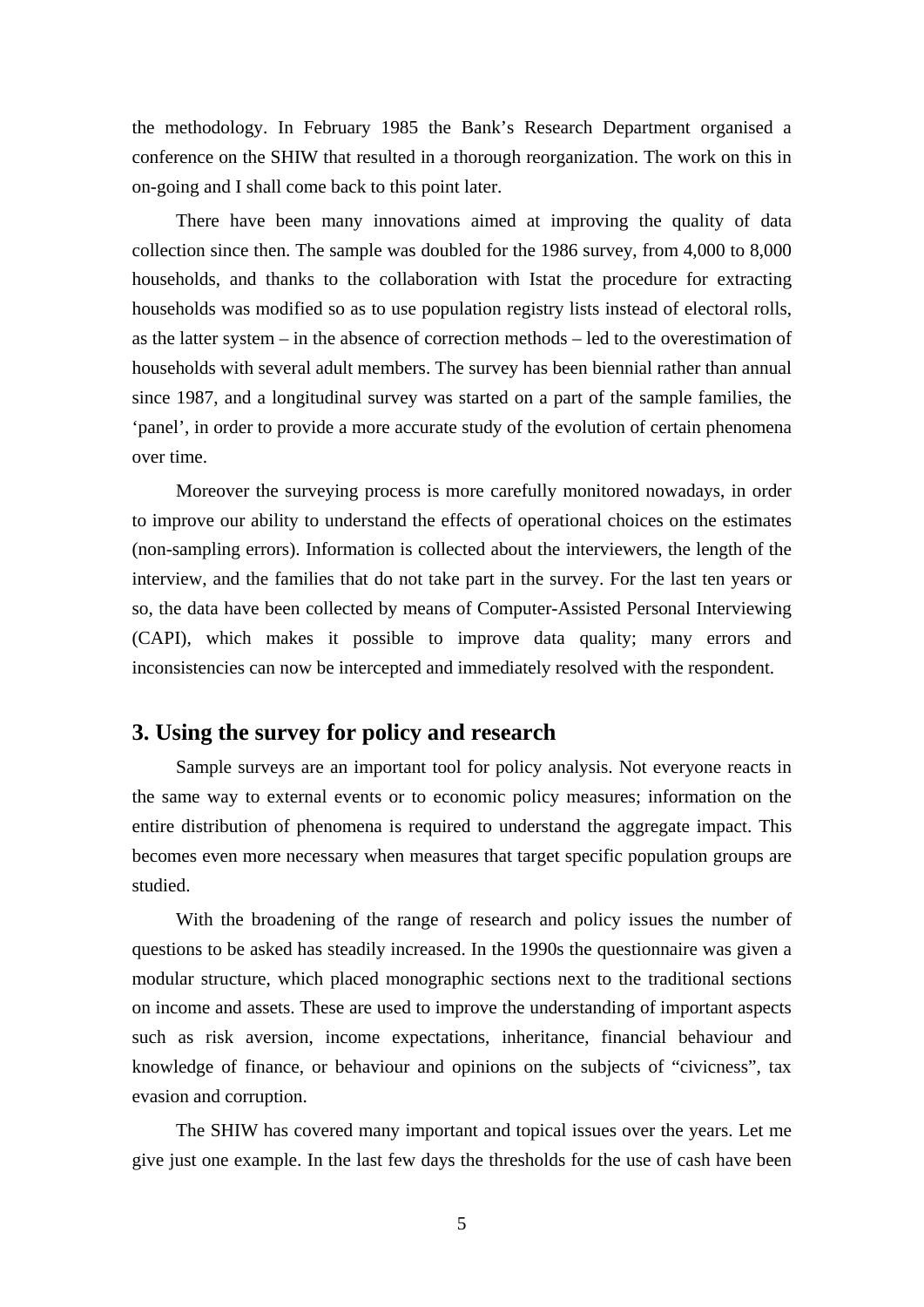under discussion. It is useful to remember that it is thanks to this survey that we know that between 1993 and 2014 credit card ownership rose from 10 to about 30 per cent of households, while ATM card ownership doubled from 34 to 70 per cent. Thanks also to the contribution of prepaid cards, the share of households able to make electronic payments is now close to 80 per cent and the percentages are even greater for the working population (over 85 per cent for households with a member under the age of 65). Despite these developments, payment instruments other than cash are used less in Italy than in Europe generally: only 71 such payments are made per year per household, compared with a European average of 187 and a euro-area average of 194.

Compared to 50 years ago, it is much easier nowadays to use large microeconomic databases to simulate, with a certain degree of complexity, the behaviour of economic agents based on various hypotheses on the evolution of policies and economic and demographic variables. Information collected through the SHIW has thus become the basis for micro-simulation models that are useful for comparing alternative policy measures, such as changes in transfers and taxation. The survey is often referred to in parliamentary hearings and in official documents.

In the Bank of Italy SHIW data have frequently been the basis of structured research projects. One of the main ones was the Saving and the Accumulation of Wealth project, coordinated by Albert Ando, Luigi Guiso and Ignazio Visco at the end of the 1980s, which studied the determinants of savings, the implications of ageing on pension systems, the distribution of wealth, and liquidity requirements.

In the 1990s the SHIW played a key role in the research project coordinated by Amartya Sen which aimed to measure human well-being from the point of view of the capability approach and explore its implications for policy design. Another research theme that has been covered further thanks to SHIW data is that of social capital. Studies have shown the complex interactions between social capital and the education system, the public administration, and economic and political governance.

In the 2000s, in tandem with an economic phase that saw a modest growth in income and an important role for capital assets in sustaining the economic well-being of households, studies on the survey data were a central part of the study of household wealth in Italy, a project I personally pushed as the then Head of Statistics. This allowed us to publish the first aggregate accounts of household wealth several years ago. Istat has begun to publish the balance sheets of all the institutional sectors on a regular basis this year.

On the policy side the survey data and the macroeconomic estimates on wealth are, among other things, extremely useful for monitoring the financial vulnerability of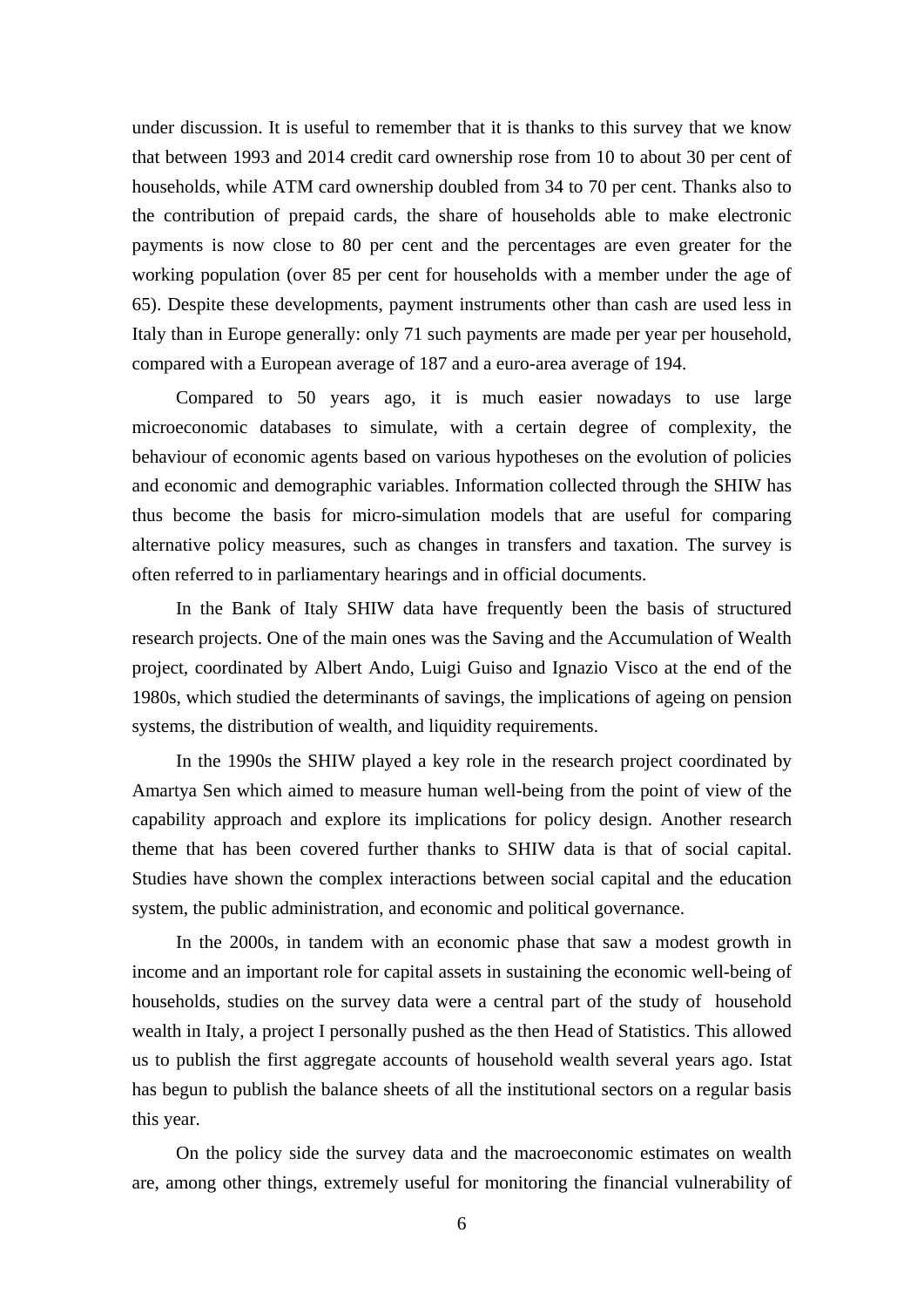households. For example, in the latest Financial Stability Report we noted that households' financial conditions strengthened, thanks to an increase in disposable income and low interest rates, and vulnerability was reduced.

The survey is also widely used in academic research outside the Bank. Since the early 1990s, we have been able to allow external researchers to access individual information, while preserving the anonymity of the responses. A bibliography of scientific works that have used the survey data includes, to date, over 800 articles by more than 450 authors, only a small fraction of which have been produced in the Bank. The most common themes are income and wealth distribution, inequality and poverty, savings and its determinants, fiscal policy, income and employment expectations, and the role of education. In more recent years attention has focused largely on household vulnerability, debt sustainability and financial weakness.

A look at the list of works that will be presented during the conference shows how the information provided by the SHIW is used to explore many economic policy issues. For example, how does a tax break impact on consumption (Rondinelli and Scoccianti)? What is the effect of an unexpected change in property prices (Jappelli and Padula)? How severe is the legacy of the global crisis in terms of household over-indebtedness (D'Alessio and Iezzi)? What is the reach of the underground economy (Cappariello, Marino and Zizza)? What is the effect of having wealth hidden in tax havens (Pellegrini, Sanelli and Tosti)?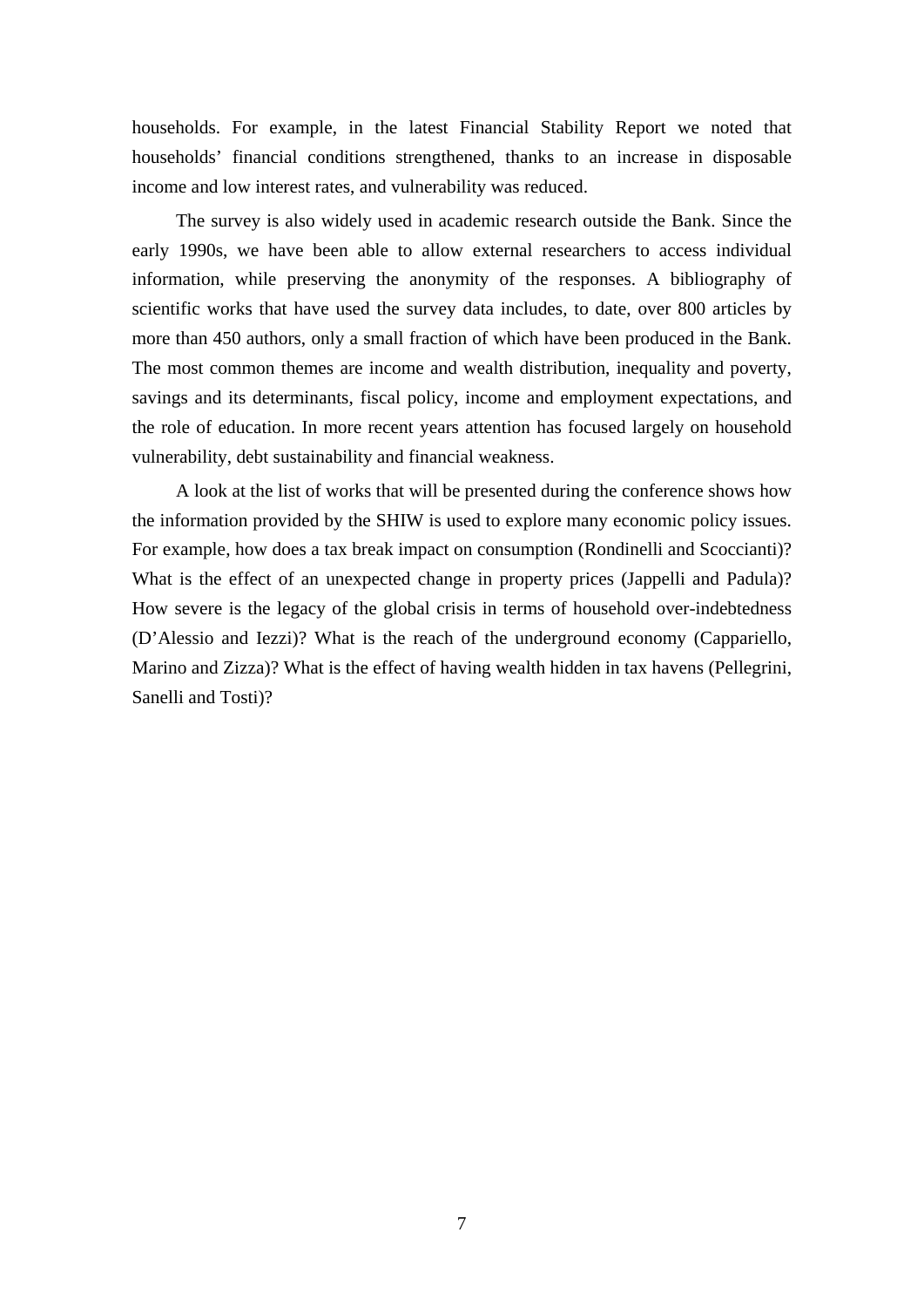## **4. Microdata, macrodata, new sources, new technology: future challenges**

Many challenges lie ahead of us. International comparability, the matching of SHIW data with those from other surveys or administrative sources, consistency between microeconomic information and aggregate estimates, timeliness of the estimates, and dissemination of the data to a wider public with various requirements are some of the more prominent issues. Let me briefly consider each of them in turn.

The Bank of Italy has been a contributor to the Luxembourg Income Study since the mid-1990s and endorsed the Luxembourg Wealth Study in the following decade. The goal of both these projects was to improve international comparability by creating a cross-country database of microeconomic data on household income and wealth to combine data collected in a number of countries, and 'post-harmonizing' them as much as possible. In recent years this survey has become part of the Eurosystem's Household Finance and Consumption Survey (HFCS), an ambitious project that endeavours to develop consistent surveys on household finance in the euro area.

As is the case with many countries, surveys on income and wealth yield results that may differ from the macroeconomic aggregates. For example, looking at surveys conducted by the European System of Central Banks, the estimate of average net wealth yielded by these surveys is between 10 and 30 per cent lower than national accounts figures. The discrepancies are larger for financial assets. Part of the explanation for these inconsistencies lies in differences in definitions, but they often appear to be due to the unwillingness of households to disclose some economic facts in full, and to the under-representation of certain groups of the population, mainly the wealthiest households, who are few in number but account for a large share of certain assets. There are various ways to tackle this issue, including matching survey data with administrative and other data, and improving the sample to improve the representativeness of the right tail (i.e., over-sampling of the 'rich'). We have been experimenting with such strategies and will continue to do so in the future. Perfect consistency is probably impossible, but improvements can surely be achieved.

In recent years, administering surveys through the internet or by e-mail has become increasingly common. This practice improves efficiency and timeliness, but limited access to the internet for certain segments of the population is still an obstacle to their full-scale adoption. However, as the population becomes more computer-literate, internet-based surveys on households will most likely become more and more useful